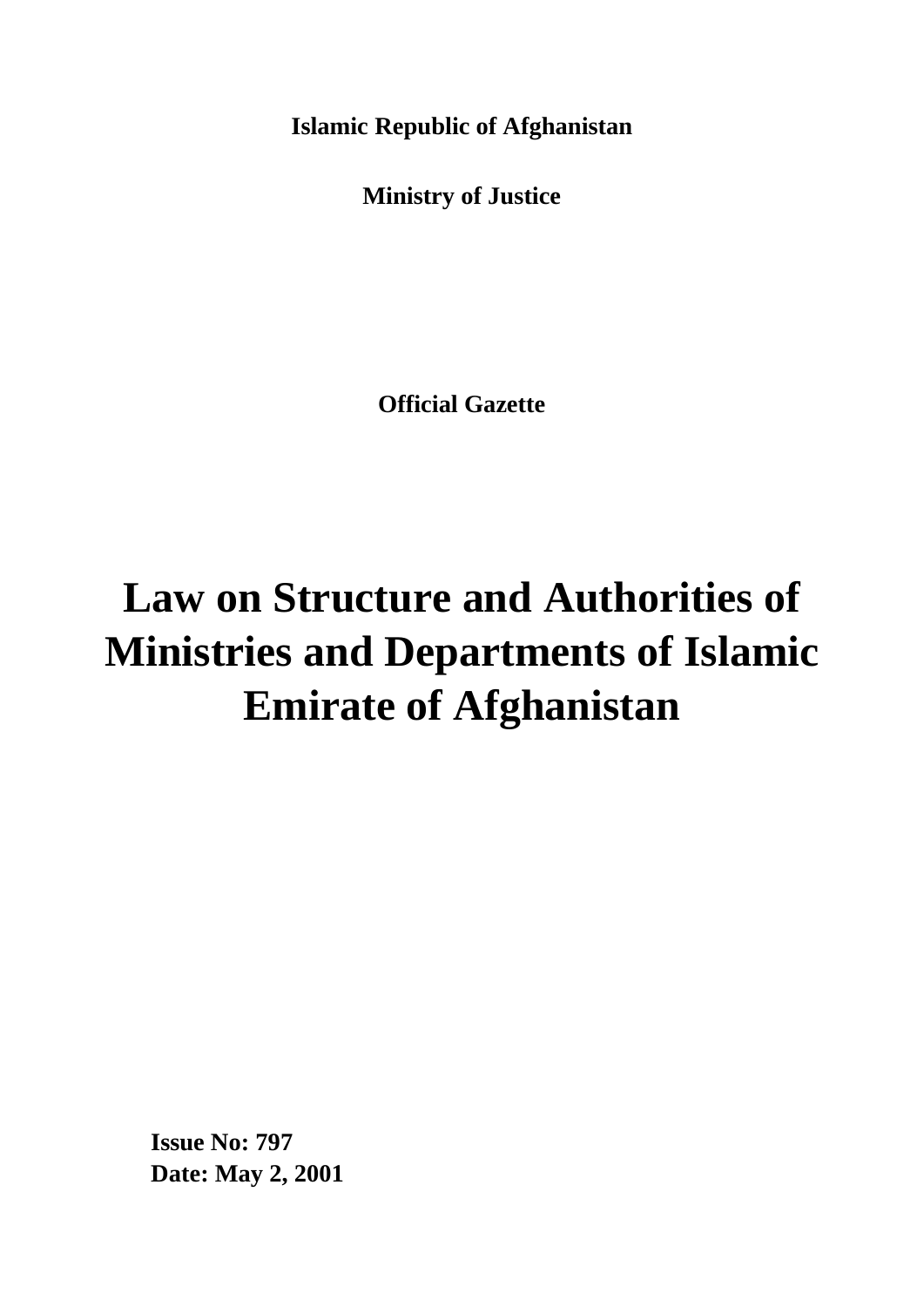Law on structure and authorities of ministries and departments of Emirates of Afghanistan

Chapter One

Main Goals for Organizing the Activities of the Ministries of Islamic Emirates of Afghanistan

Article 1:

This Law is made based on the supreme goals of the emirate for the purpose of setting up the responsibilities and activities of the ministries of Islamic Emirate of Afghanistan.

Article 2:

A ministry functions as a central administration of the emirate in the Islamic Emirate of Afghanistan, and is in charge for administrating the related areas.

A ministry of Islamic Emirate of Afghanistan is in charge for providing the necessities of the country by producing products, and implementing the policies in structure and activities in the emirate and the Islamic government of Afghanistan.

Article 3:

The main responsibilities of the ministries of Islamic Emirate of Afghanistan are as follow:

1- Comprehensive developing the related areas, including production, marketing, commerce and the services which are provided by the organizations, departments and producers in the emirate which can be governmental or non-governmental.

- Organizing permanent procurement to the related areas, improving long term coordination with all the non-governmental producers and governmental entrepreneurs in the sectors of agriculture, industry, commerce, constructions and services. For the mentioned purpose in the ministries and departments, departments related to the private sector's issues will be established under the administration of the first deputy minister of the ministry or the first vice president of the department.

- Organizing the registration issues of the individuals occupied in the private sector including tradespeople and handicraft workers, and organizing the registration issues of stock and complex companies.

- Maintaining cooperation between the communities of non-governmental entrepreneurs in the related area.

- Issuing work's permission to non-governmental entrepreneurs related to national economy, if the economic council and ministers' council agrees about it according to the related legislative document.

- Precisely organizing general meetings and conferences for the representatives of the related private sector, and organizing elections for the representatives of the related area's private sector, so the representatives will be able to be selected as a member of the administration office of economic council or ministers' council.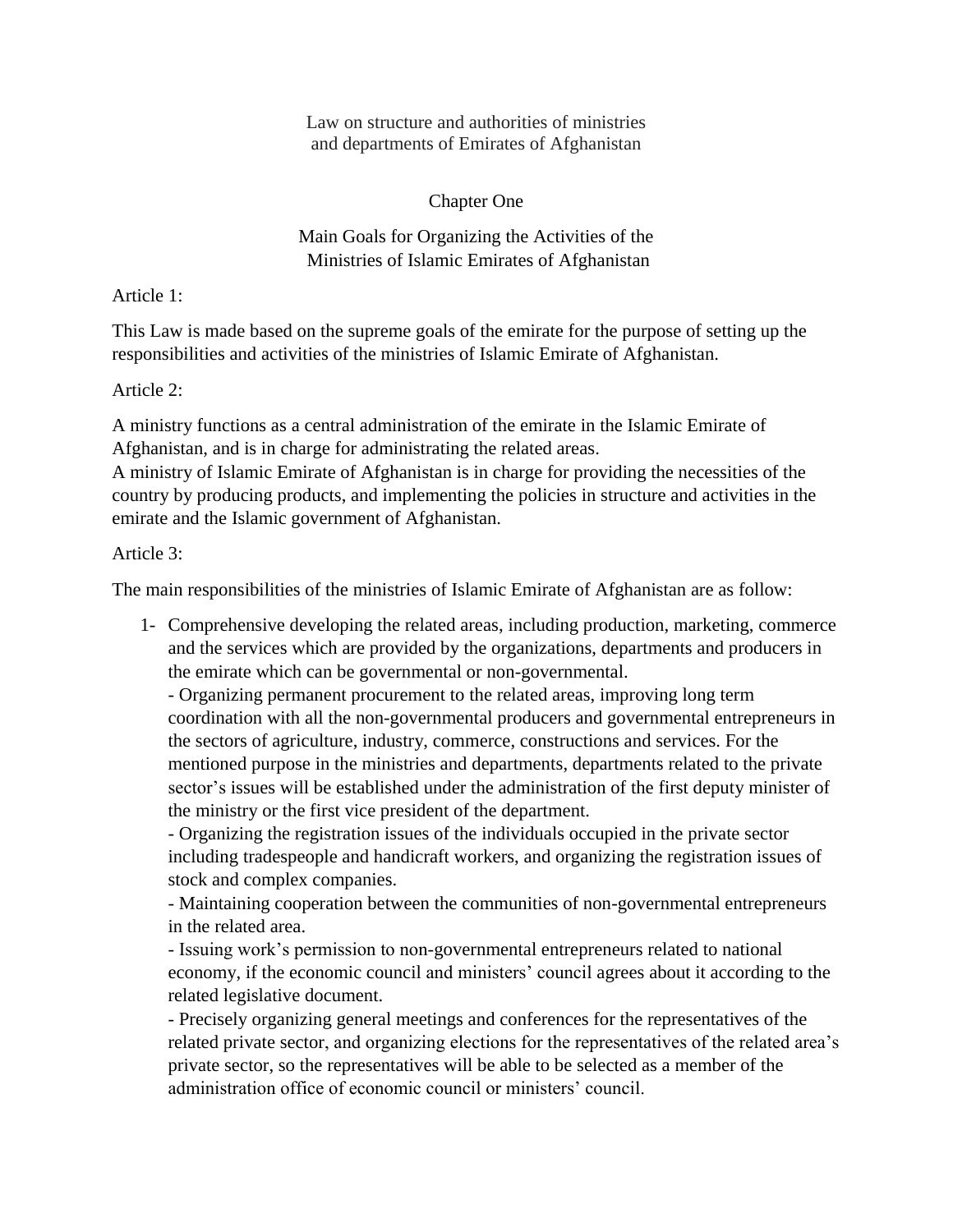- 2- Precisely implementing of the emirate's plans in the related area.
- 3- Producing the products in a high quality, increasing the effectiveness of the products, and using the financial resources rationally.
- 4- Following the new improved technology, experiences and science, and using improved producing economic method in the related area.
- 5- Rationally using the investments and increasing their effectiveness.
- 6- A ministry having innovative staff has the responsibility for equipping the related deputy ministries and departments of the ministry, and making a suitable situation to use the knowledge and experiences of the employees better and professionally promote them.
- 7- Making a safe working circumstance.
- 8- Leading the related areas considering the development of the national economy from all aspects according to plan.
- 9- Implementing the governments decisions related to the selection of the staff and training them rightly, so they will have the moral of cooperation must be created in them, they must follow the emirate's interests and will feel more responsible about their jobs.
- 10- Guiding the related areas all over the country, it can be directly or throughout provincial administration departments.
- 11- Having effective cooperation in the part of arranging good relations with the other ministries and departments.
- 12- Protecting the emirate's property in the deputy ministries, organizations and related departments.
- 13- Following Islamic rules in the administration affairs and taking necessary actions for improving the products and eradicating of any defects in the works of deputy ministries, organizations and related departments.
- 14- Setting up the activities based on team working, with clarifying the responsibility of every recruited employee in the related area.
- 15- Proposing to establishment, renewing or cancelling the establishment of the related deputy ministries, organizations and departments to the government.
- 16- Improving and generalizing Islamic studies in the capital and provinces throughout related departments.

#### Article 4:

- 1- A ministry of Islamic Emirate of Afghanistan must do its affairs according to related law, rules, regulations and statutes, and must implement them precisely.
- 2- Ministries and other independent departments of Islamic Emirate of Afghanistan can do their affairs like investments, collecting the products, partnerships, giving and getting loans, water supply and other financial and economic activities only if they are not in contrary with Islam religion and Hanafi sect.
- 3- A minister is the one at the top of a ministry who is nominated according to the rules of law. A minister has one deputy minister or more than one, and the division of works between the deputy ministers is done by the minister.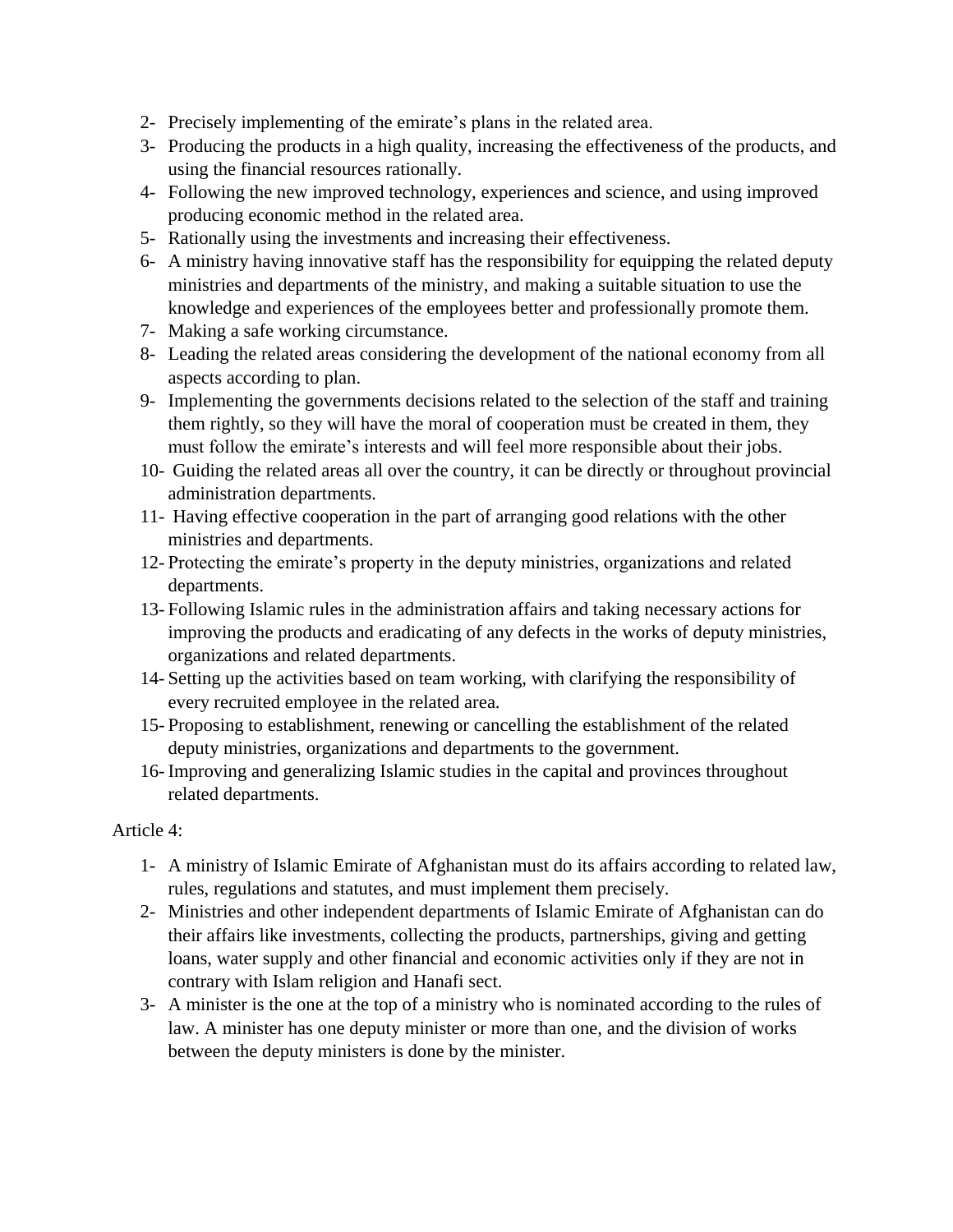Article 5:

1- In every ministry of Islamic Emirate of Afghanistan, there is an administration council which includes the minister as the chairman, deputy ministers and the other departments' directors.

The members of the administration council are approved by the ministers' council.

2- The administration council of the ministry and departments of Islamic Emirate of Afghanistan have the following responsibilities and authorities:

(1) Evaluating and analyzing the issues related to the fundamental activities and making decisions about them.

(2) Evaluating the issues related to selection, training and nomination of the staff, and making decisions about them.

(3) Guiding the economic effectiveness in the related area.

(4) Guiding about generalizing the improvements of Islamic studies, science and technology.

(5) Evaluating the implementation of the production plans and making decisions about them.

(6) Evaluating, controlling and rationally using the employees and financial assets, and making decisions about them.

(7) Evaluating the rational usage of the investments and taking actions for increasing their effectiveness.

(8) Evaluating and controlling the works in the related area.

(9) Getting the reports from the chairmen of the departments and organizations, and issuing necessary guidance.

(10) Evaluating and making decision about other responsibilities which are put on the council by the minister and the chairman of the department.

3- The decision in the council will be made considering the votes from the members according to Islamic rules, and the made decision will be implemented by the administration.

Article 6:

- 1- A minister is personally responsible for the implementation of the works of the ministry, and justifies the responsibilities of the deputy ministers and chairmen of the departments of the ministry in the related duties.
- 2- A minister issues directions within the limits of its scope of authorities. Implementing the directions of the minister is obligatory to the deputy ministries, organizations and related departments.

## Article 7:

1- A ministry of Islamic Emirate of Afghanistan holds seminars according to the predicted regulations, during the seminar, issues about developing the related area and betterment of the fulfillments of the ministry are studied.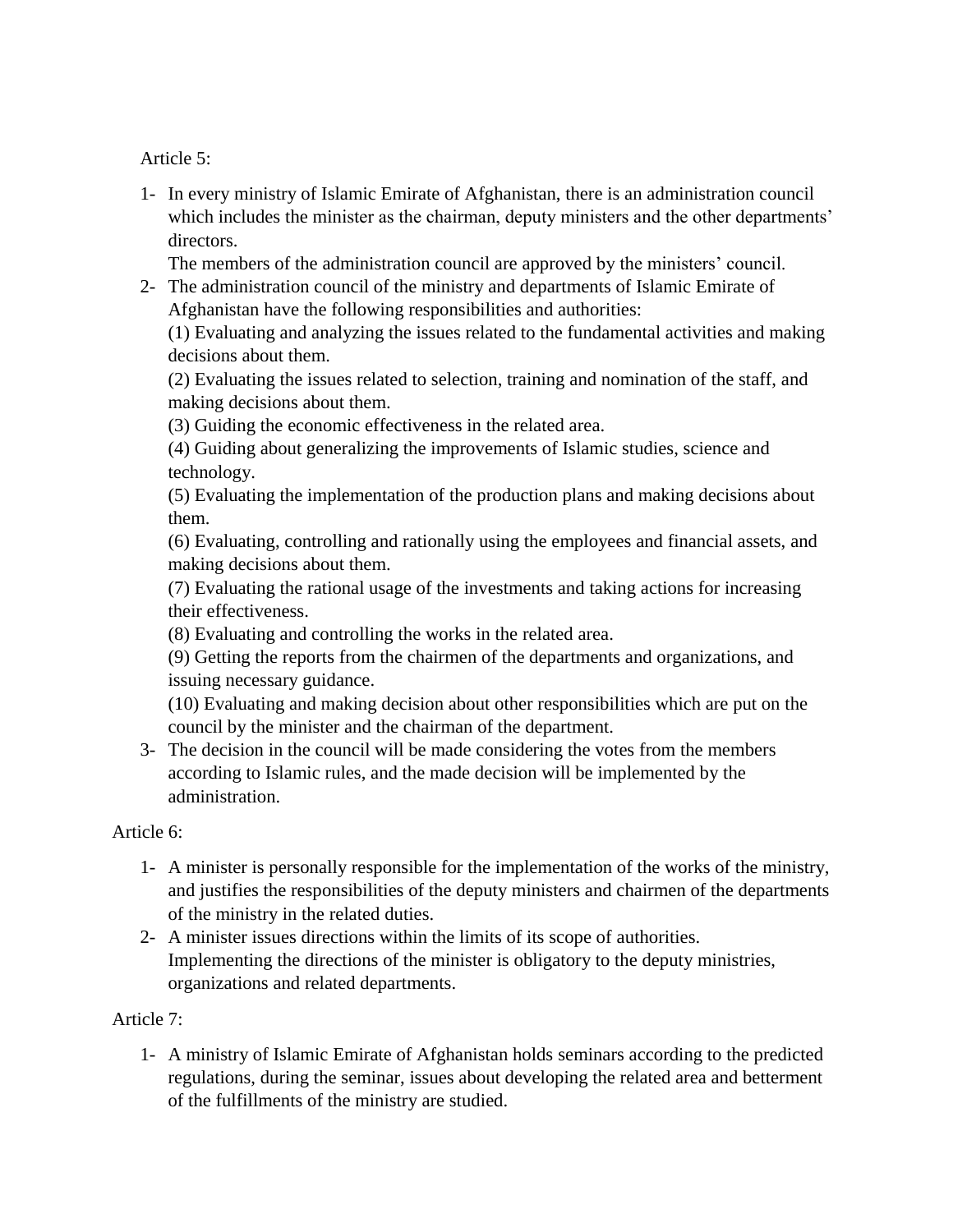2- A ministry of Islamic Emirate of Afghanistan timely evaluates the complaints and take necessary actions to eradicate the defects in the fulfillments of the ministry.

## Chapter Two

Responsibilities of the ministries Islamic Emirate of Afghanistan

## Article 8:

The responsibilities of Islamic Emirate of Afghanistan in the area of planning are as follow:

1- Observing and clarifying the necessities of national economy in the part of production of products, selling the goods and taking parts from the private sector, and taking serious actions for providing these necessities.

- Arranging production plans of the related private sector, in coordination with the production's organizations and reflecting them in the yearly economy and societal plan. - Arranging plans for development of the related area, arranging plans for the issues related to attracting the private sectors' investments, and sufficiently trying to increase the productivity of the national entrepreneurs.

- 2- Arranging scientific and technologic methods in Islamic Emirate of Afghanistan, and precisely arranging the plans for societal and economic development in the related areas.
- 3- Rationally using the internal resources considering the interests of the national economy of the country and the interests of the other areas.
- 4- Providing the precise figures of the development plans and their yearly figures to the deputy ministries, organizations and the related departments.
- 5- Setting up the developments plans and yearly plans of the deputy ministries, organizations and the related departments.
- 6- Setting up the issued plans by the deputy ministries, organizations and the related departments.
- 7- Taking necessary actions for selling the goods by the deputy ministries, organizations and the related departments.
- 8- Approval or proposals about technical and economic standards, using and saving up the raw materials and heating materials standards, and electricity usage standards according to the regulations of the law.
- 9- Approval or proposals about tariff for the products and services of the emirate's organizations according to the regulations of law, and observing their implementation.
- 10- Arranging the statistics in the deputy ministries, organizations and the related departments, and getting reports about the calculations and statistics according to the regulations of law.
- 11- Designing and generalizing new types of permissible products needed to the national economy.

## Article 9:

Responsibilities of the ministries of Islamic Emirate of Afghanistan in the part of science and technology are as follow: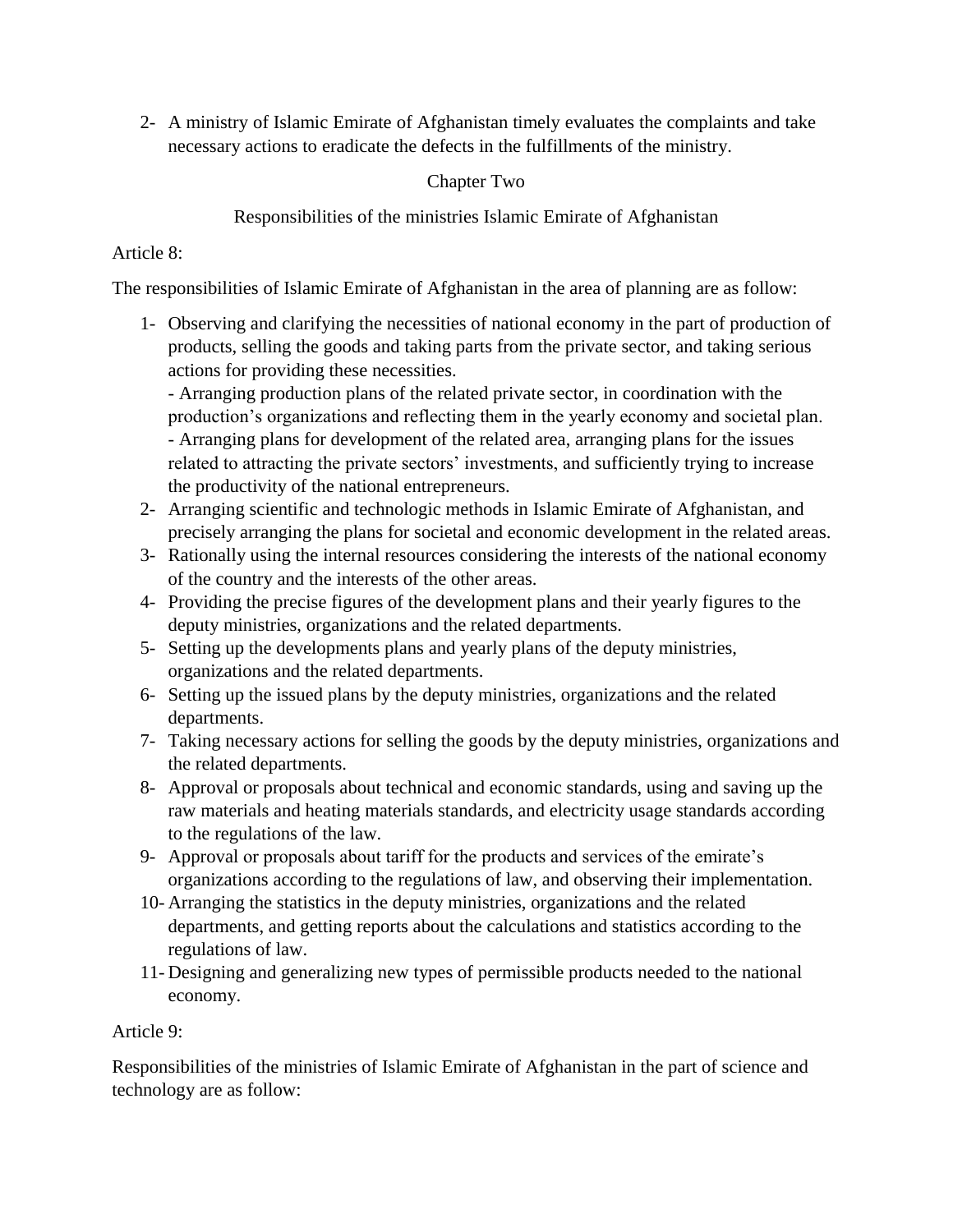- 1- Precisely evaluating the technical and economical level of the products in the related area and justifying effective method for getting benefits from the improvements of science and technology.
- 2- Leading the scientific and researching activities of the design companies, and paving the ground for betterment of their activities.
- 3- Taking necessary actions for changing the production's system to mechanical and automatic.
- 4- Observing the experiences from amortization and using the products, and taking actions for eradicating the defects of the products.
- 5- Arranging plans and providing proposals for purchasing licenses for the tools and effective technology according to legislative documents. Doing necessary cooperation with the producers and entrepreneurs of the private sectors in the part of purchasing these types of licenses.

## Article 10:

Responsibilities of the ministries of Islamic Emirate of Afghanistan in the part of public constructions are as follow:

- 1- Doing the constructions works in the related area, effectively using the investments, and innovatively planning for replacing the previous projects with the new constructions projects.
- 2- Setting up and issuing projects for constructions in the next years according to regulations of the law and considering the plans.
- 3- Observing and controlling the quality of the designs, and observing the quality of construction and montage works.
- 4- Sponsoring the expenses of the constructions and providing the necessary tools and materials.
- 5- Recruiting authorized panels for the purpose of effectively using the constructions and establishments which their construction works have been finished.
- 6- Setting up the general repairing works of the constructions and mending their technical and amortizing situation.

# Article 11:

Responsibilities of the ministries of Islamic Emirate of Afghanistan in the area of financial and technical procurement are as follow:

- 1- Specifying the necessities of the related deputy ministries, organizations and departments to the raw materials, heating materials, tools and other materials according to the regulations of law.
- 2- Buying and distributing the necessary materials to the ministry's activities considering the regulations, and distributing the raw materials, heating materials, tools and other materials according to the predicted plans.
- 3- Procuring, protecting and rightly using of the raw materials, heating materials, tools and other materials by the related deputy ministries, organizations and departments.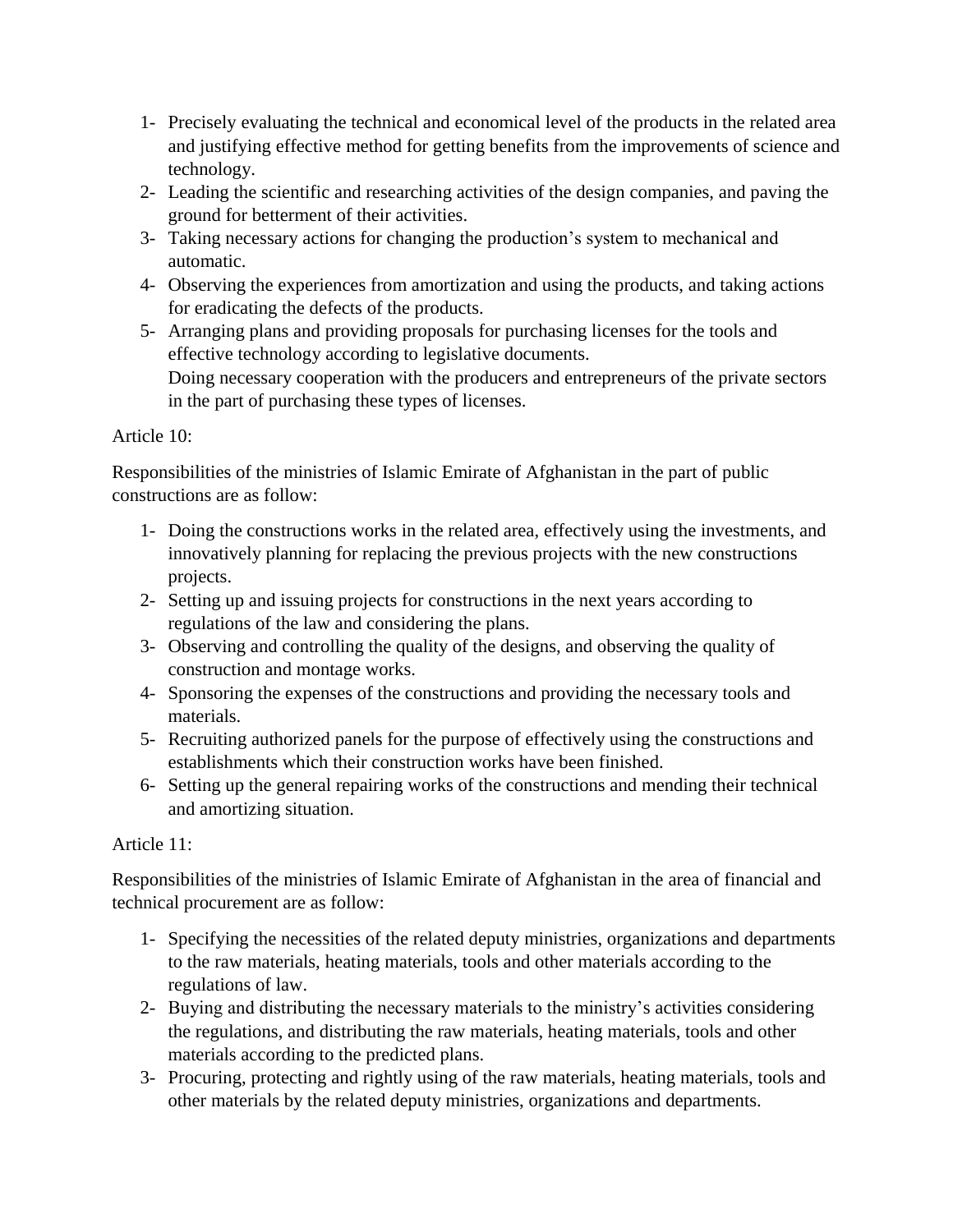- 4- Organizing biddings for the extra and unusable raw materials according to the regulations of law.
- 5- Arranging plans and taking actions for economically spending the raw materials and heating materials.
- 6- Predicting the financial sources, services sources and other necessary sources in the part of the related private sector, for arranging the yearly plan about the economical and societal developments. So the activities will be successful and will cause development in the private and complex organizations.

## Article 12:

Responsibilities of the ministries of Islamic Emirate of Afghanistan in the area of economy and finance are as follow:

1- Taking actions for increasing the effectiveness and usefulness of the related organizations and departments.

Observing and controlling the usage of financial source in the related systems of the ministry.

- 2- Arranging financial plans, protecting private cyclic properties, settling with the employees timely and settling the budget issues.
- 3- Arranging the budget according to the financial mood of the country.
- 4- Observing and controlling the ministry's affairs, observing the properties and checking if the reports are accurate or not.
- 5- Measuring and arranging the indicators' table of contents, method of reporting and the calculations from the producing and service-providing organizations of the private sector, and providing the above to the statistics national department after the agreement of central administration and economy council.
- 6- Analyzing the production related activities of the non-governmental (private) organizations, and taking actions for providing the necessary guidance to the related organizations about this issue.
- 7- Measuring the prices for the goods and the services in the related non-governmental (private) organizations and in the part of national economy according to legislative documents, and implementing standard interest norms.
- 8- Coordinating the non-governmental (private) organizations and national entrepreneurs to get loans and other emirate's financial aids.
- 9- Emirate's investment on the non-governmental (private) organizations and introducing the representative of the emirate in the mutual administration according to the statutes of the related organizations.

# Article 13:

The responsibilities of the ministries of Islamic Emirate of Afghanistan in the areas of staff, work and salary issues are as follow:

1- Providing professional staff and hirelings to the organizations and departments, organizing trainings for the employees, taking actions to promote the proficiency of the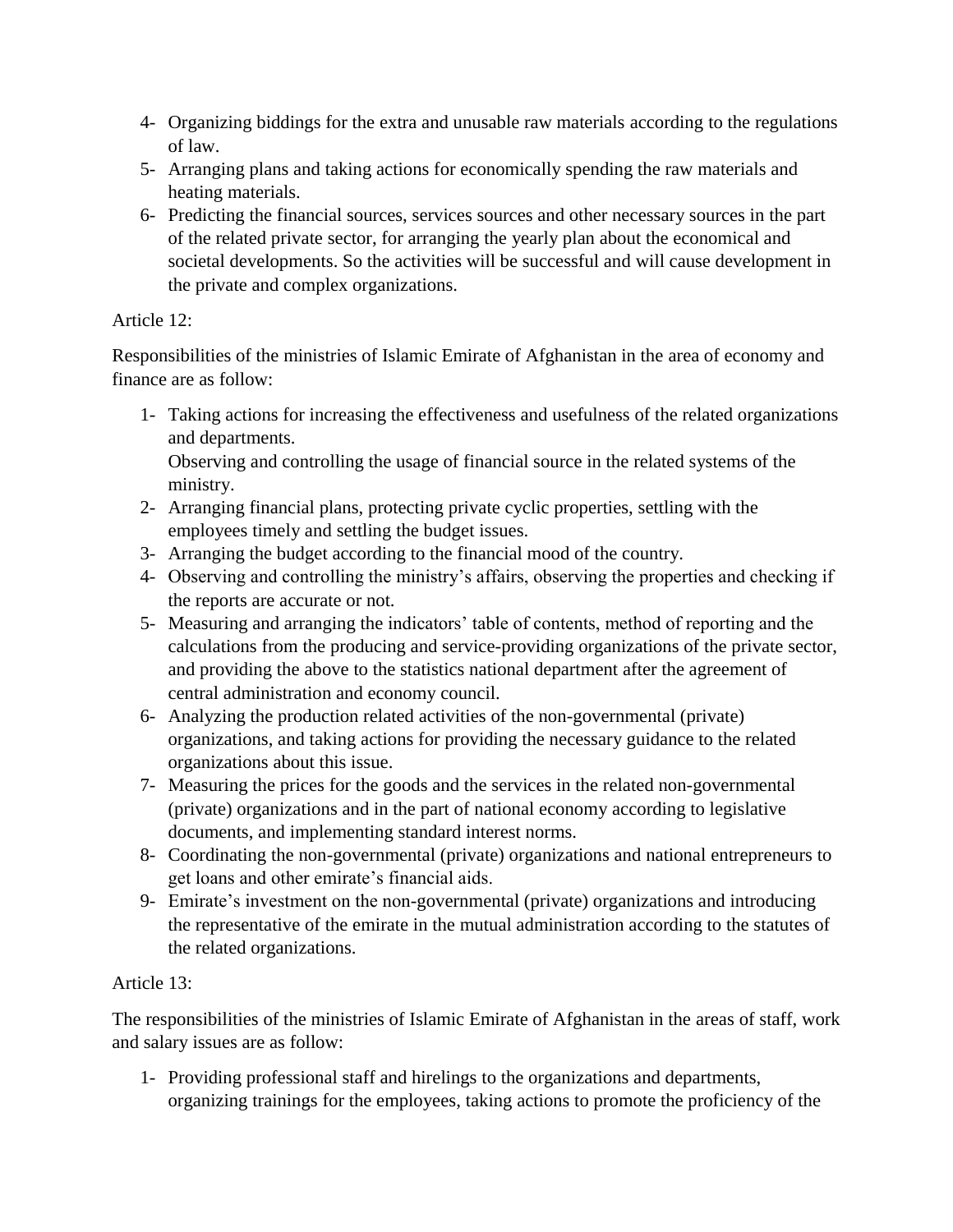employees, and cooperating the private sector's entrepreneurs to hold trainings for their staff in their organizations, universities and institutes in the country or abroad according to the legislative documents.

- 2- Organizing literacy classes to the illiterated employees of the organizations and departments, cooperating the hirelings on their education at the institutes if their age is suitable for it, and observing the rules on mandatory studies at the private institutes of the related area.
- 3- Considering their authority, arranging the staff for the emirate's organizations and departments, providing proposals, and taking approval.
- 4- Timely paying the salaries, tipping the staff for the purpose of encouragement in the related organizations, departments and the private sector's departments, and controlling the salaries' budget and tipping's budget in the emirate's organizations according to the regulations.
- 5- Observing the implementation of labor law, security rules, products' standards in the nongovernmental (private) organizations and departments, issuing guidelines for preventing any type of defects, and introducing the private sector's producers and entrepreneurs whose actions are in contrary with the law and regulations to the concerned departments, only if needed and after the agreement of economy council.

## Article 14:

The responsibilities of Islamic Emirate of Afghanistan in the area of stabilizing the regulations, and fighting against crimes are as follow:

- 1- Stabilizing the Islamic rules and regularity in the emirate and society, protecting the legal rights and benefits of the emirate's organization, economy organizations, societal organizations and the residents.
- 2- Developing the methods of fighting the crimes with cooperation with the other emirate's departments.
- 3- Arranging and setting up the rules, and taking actions to develop the ruling affairs according to Islam religion.
- 4- Having cooperation for developing the law and religion's knowledge and using them in the emirate.
- 5- Maintaining and saving the international relations in the law issues.
- 6- Maintaining and saving the relations between ministries and the ministers' council in the area of ruling.
- 7- Defending the legal benefits of the private sector's producers and entrepreneurs in the related area, observing the implementation of the legislative documents especially labor law and properties law by the private sector's producers and entrepreneurs in close cooperation with the department of labor and social affairs, with consideration of the regulations of the code for private home or overseas investments and the statute of economy council.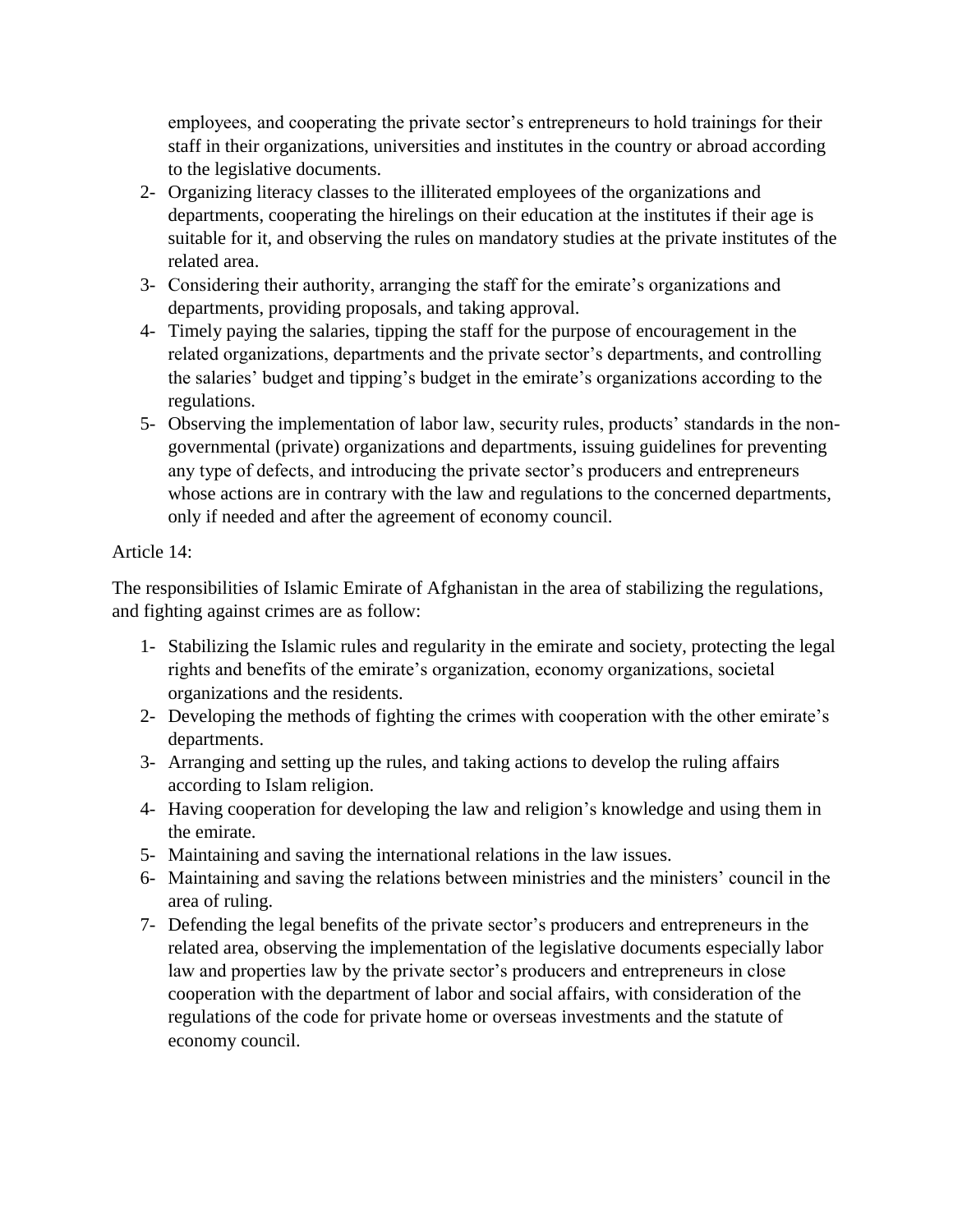#### Article 15:

The responsibilities of Islamic Emirate of Afghanistan in the area of foreign politics and defending the country are as follow:

- 1- Supporting the fundamentals of the United Nations Charter, Islamic Conference, Human Rights and other accepted regulations, only if they are not in contrary with the Islamic rules and benefits of the country.
- 2- Respecting all the ethnicities of the world considering Islam religion, and condemning any types of infringement on their rights which cause threatening their freedom.
- 3- In the limitations of Islamic rules, supporting the process of collecting the weapons from the public and prohibiting the group killings.
- 4- Establishing good relations and expanding them considering the rights of each other according to Islam religion with all the countries of the world, especially those countries who supported Afghanistan while wars.
- 5- Stabilizing the independency and the borders of the country.
- 6- Supporting the Islamic risings.

#### Article 16:

The responsibilities of Islamic Emirate of Afghanistan in the area of education, information and culture are as follow:

- 1- Taking actions to develop the education system, eradicating illiteracy, and expanding the number of public institutes, Islamic institutes, universities and other education centers considering the Islamic rules.
- 2- Physically and mentally training the youths, so they will become prepared for their life, job, and selecting their proficiency.
- 3- Taking actions to create valuable artistic objects, and cooperating the art and culture organizations financially, and protecting the historical objects.
- 4- Arranging and implementing effective plans in order to mentally train the residents of the country from different aspects like societal, scientific, cultural and economic.
- 5- Timely spreading information from the home and overseas to the residents.
- 6- Developing the radio network in the country.
- 7- Posing and distributing the press and promoting the related services.
- 8- Setting up a good situation to make culture and art exchanging with foreign countries, in order to stabilize the understanding between the countries and building good friendship with them.

## Article 17:

The responsibilities of Islamic Emirate of Afghanistan in the area of health care are as follow:

1- Developing the health care, in order to provide the necessities of the residents, by medical professional services available to public, and maintenance of the health of mothers and children.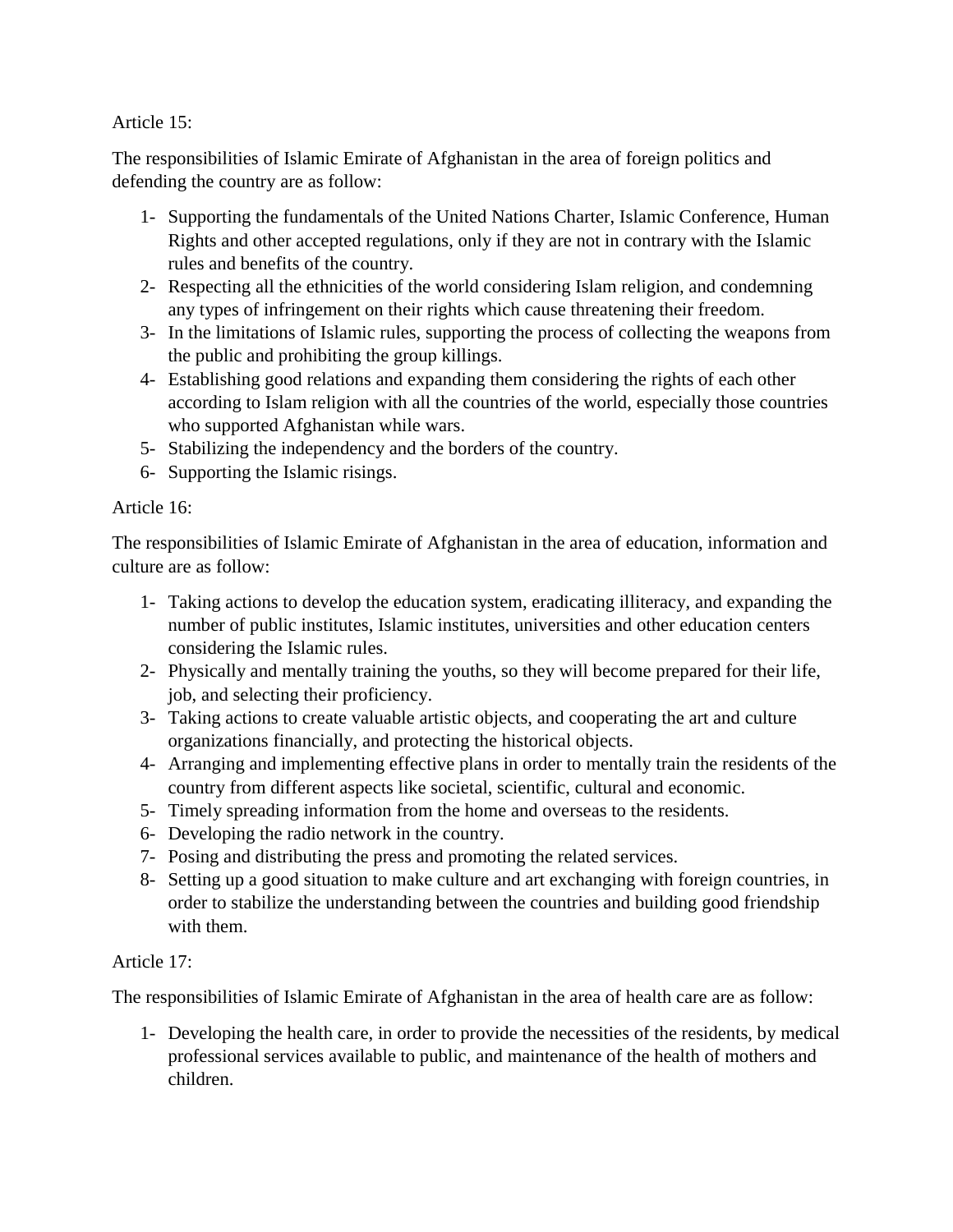- 2- Taking actions for developing the effective prevention from the diseases in health care issues of the residents, and improving the health situation in the country.
- 3- Providing the necessities of the residents and medical centers, for example procuring medicines and medical appliances.
- 4- Developing the networks of the medical centers, and improving the medical researching in the country and its effectiveness.

## Article 18:

The responsibilities of Islamic Emirate of Afghanistan in the area of agriculture, water and electricity are as follow:

- 1- Creating a modern network in order to do the agriculture related works.
- 2- Having cooperation for increasing the production of agricultural products in order to provide the necessities of the country to food, establishing factories of rounds industries with the raw materials, and supplying the products for exportation.
- 3- Distributing modified seeds, chemical codes and agricultural equipment to the farmers, and cooperating them to sell their products.
- 4- Effectively using the forests, water sources and green grounds.
- 5- Doing effective advertisement in order to develop the agriculture.
- 6- Developing the irrigation system of the farmlands according to the national economy and effectively using the present irrigation establishments.
- 7- Setting up rational usage from the water sources and protecting them from pollution.
- 8- Implementing a technical method in irrigation and related works.
- 9- Providing the necessary electricity for the country and expanding it from all aspects.

## Article 19:

The responsibilities of Islamic Emirate of Afghanistan in the area of radio system, transportation, civil aviation, and tourism are as follow:

- 1- Developing all types of radios in order to provide the necessities of the residents, national economy and defense affairs of the country.
- 2- Implementing a technical method, establishing and developing telecommunication tools, and using the latest science, technique and experiments in the related area.
- 3- Developing the public transportation from all aspects in order to provide the necessities related to transportation.
- 4- Maintaining a safe transportation for the passengers, and safely and timely transferring of the goods.
- 5- Implementing the latest improvements of the science in technique in aviation services.

# Article 20:

The responsibilities of Islamic Emirate of Afghanistan in the area of commerce are as follow:

1- Developing the commerce, and guiding for production of necessity supplies to the public in order to providing the necessities of the residents.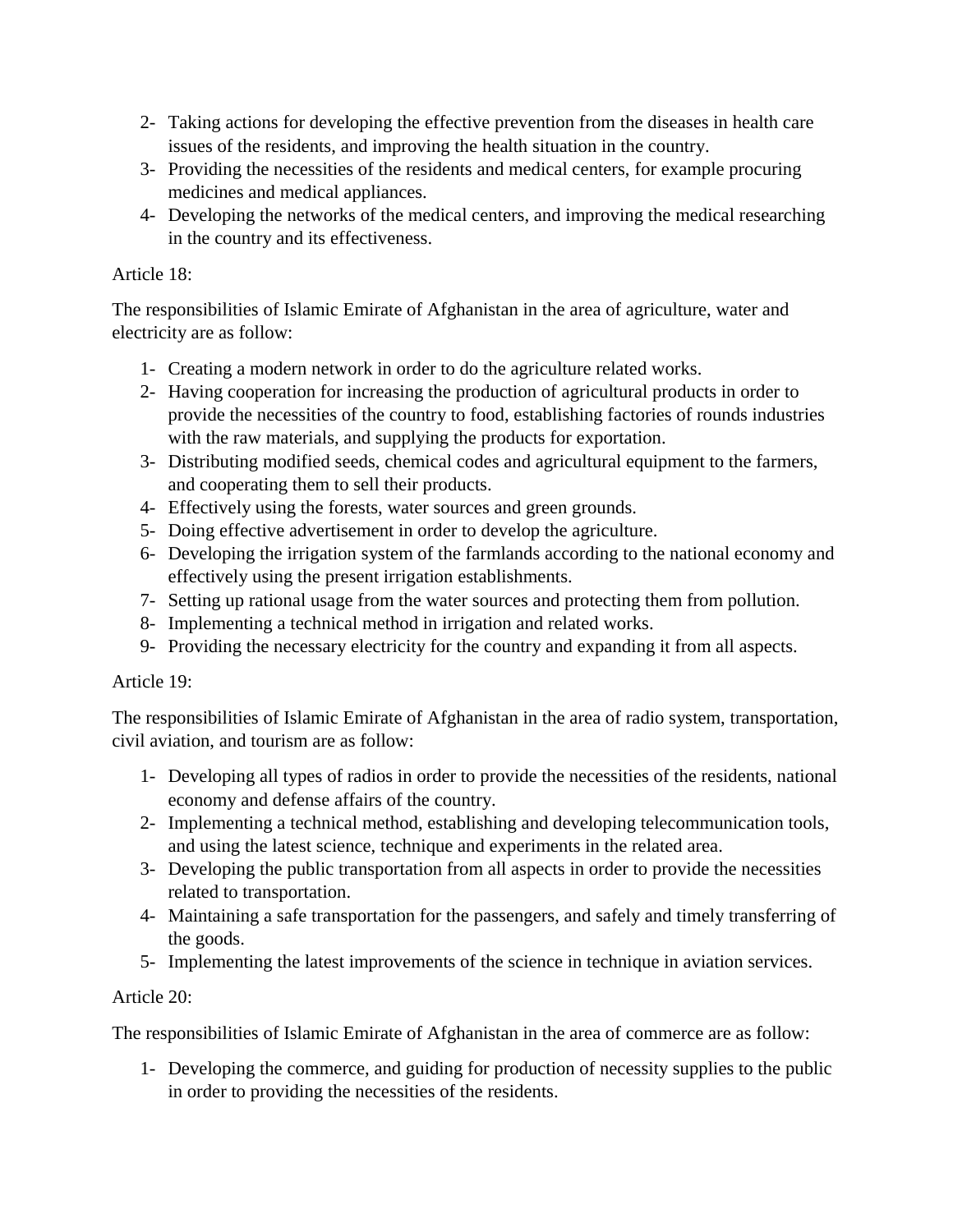- 2- Developing and stabilizing the financial and technical fundamentals of commerce.
- 3- Arranging general plans in order to develop the commercial relations with foreign countries.
- 4- Arranging exportation and importation plans, and trades guiding centers.
- 5- Setting up exportation and importation activities of the emirate's organizations, granting exportation and importation permission to the private sector's entrepreneurs of the related area considering the agreement of economy council, and monitoring these activities in the ministries and related departments.
- 6- Implementing a technical method in the related area.

#### Article 21:

The responsibilities of the ministries of Islamic Emirate of Afghanistan in the area of economic, scientific, technical and cultural communications with foreign countries are as follow:

- 1- Stabilizing the economic, scientific, technical and cultural relations with foreign countries according to the regulations, and implementing the compromises of Islamic Emirate of Afghanistan with foreign countries.
- 2- Taking actions for developing the economic, scientific and technical cooperation related to national economy with foreign countries of Islamic Emirate of Afghanistan.
- 3- Implementing the production plans of the goods which are for exportation.
- 4- Taking actions for developing the goods which for exportation, and selling them has more profit.

Arranging plans for exportation of the related goods, and importation of the goods which their importing from the foreign countries is needed.

5- Defending the benefits of the Afghan private sector's producers and entrepreneurs against foreign monopoly competition.

## Article 22:

The responsibilities of the ministries of Islamic Emirate of Afghanistan in the area of security of the country are as follow:

- 1- Providing security, and maintenance of the borders of the country.
- 2- Maintaining the public discipline, public welfare, and fighting the crimes and preventing them in the country.
- 3- Doing other works which are predicted in the legislative documents.

#### Article 23:

The responsibilities of the ministries of Islamic Emirate of Afghanistan in the area of ordering the good actions and forbidding bad actions, and pilgrimage are as follow:

- 1- Ordering for doing good actions and prohibiting the bad actions according to Islamic religion and Hanafi sect.
- 2- Taking actions for preventing the happening of bad actions in the country.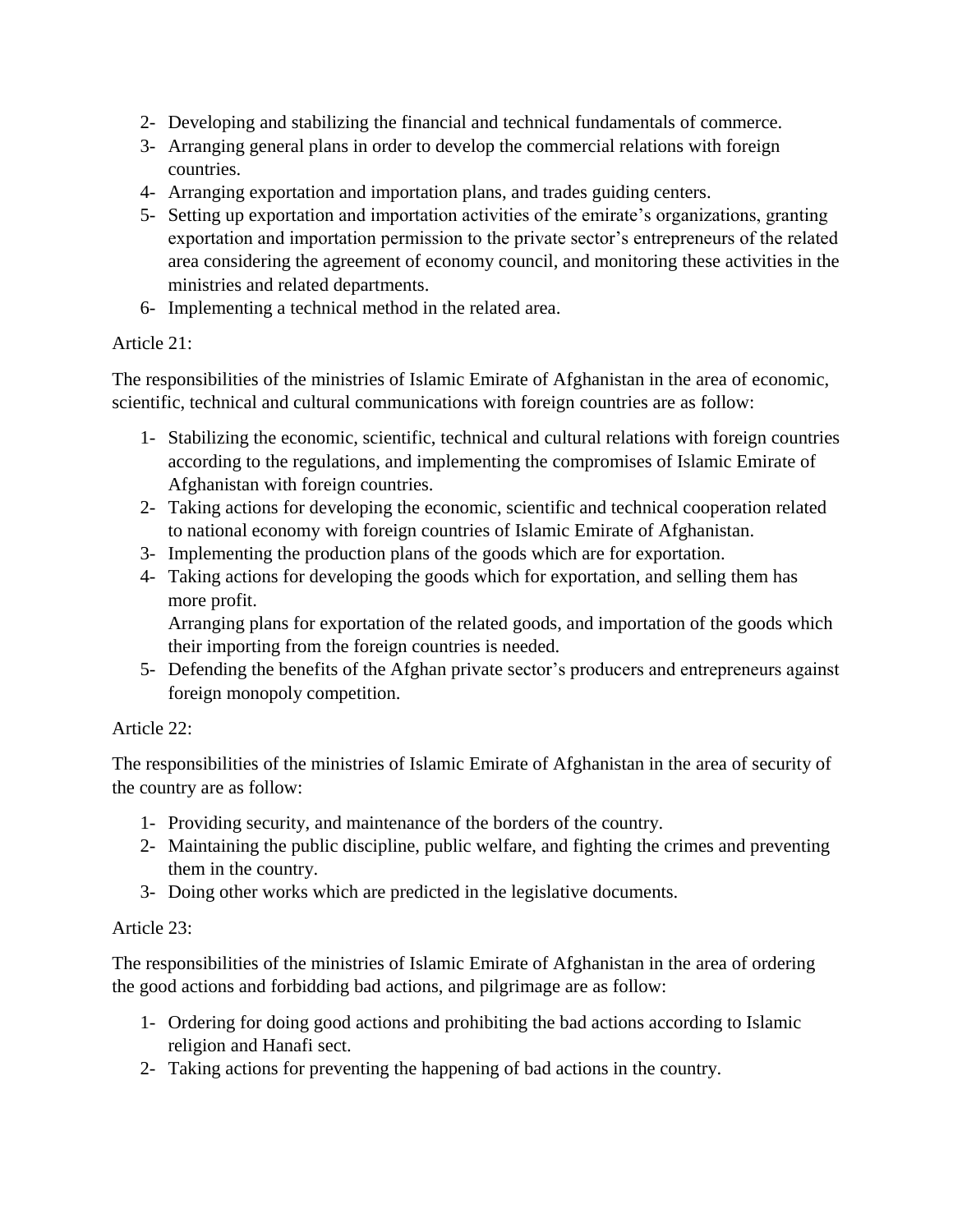- 3- Taking actions for propagating to the people in the society in order to prevent the bad actions and promoting good actions.
- 4- Securing that Islam religion is respected, obeyed and maintained.
- 5- Fighting against non-Islamic propagating.
- 6- Doing other works which are predicted in the related legislative documents.

## Article 24:

The responsibilities of Islamic Emirate of Afghanistan in the area of reviewing the situation of orphans, martyrs and cripples, and arranging the issues related to returning of the passengers are as follow:

- 1- Considering, fixing and paying the salaries and rights of cripples, orphans, and martyrs.
- 2- Arranging the issues about health and curing the cripples.
- 3- Taking actions about moving of the passengers to the country.
- 4- Doing other works which are predicted in the related legislative documents.

## Article 25:

The responsibilities of Islamic Emirate of Afghanistan in the area of tribes and borders are as follow:

- 1- Improving unity of the residents in the country.
- 2- Combining all the tribes for defending the borders of Islamic Emirate of Afghanistan.
- 3- Reviewing and solving the problems of the residents of country related to their tribes.
- 4- Doing other works which are predicted in the related legislative documents.

#### Article 26:

The responsibilities of the independent departments of Islamic Emirate of Afghanistan are as follow:

1- In the part of villages' development:

- Attracting the technical and financial helps from foreign governments and international organizations throughout the related departments.

- Giving instructions to the people of the villages on using the economical improvements and technology.

- Arranging effective plans for developing the villages considering the certain necessities.
- doing other works which are predicted in the related legislative documents.
- 2- In the part of survey:

- Finishing the reports, calculating the figures and developing the areas under surveying from all aspects, and providing the necessities of the country related to survey.

- Arranging and clarifying the visions and methods of the statistics and surveys according to the plans of Islamic Emirate of Afghanistan.

- Generalizing the usage of computer considering the necessities of the country.
- Doing other works which are predicted in the related legislative documents.